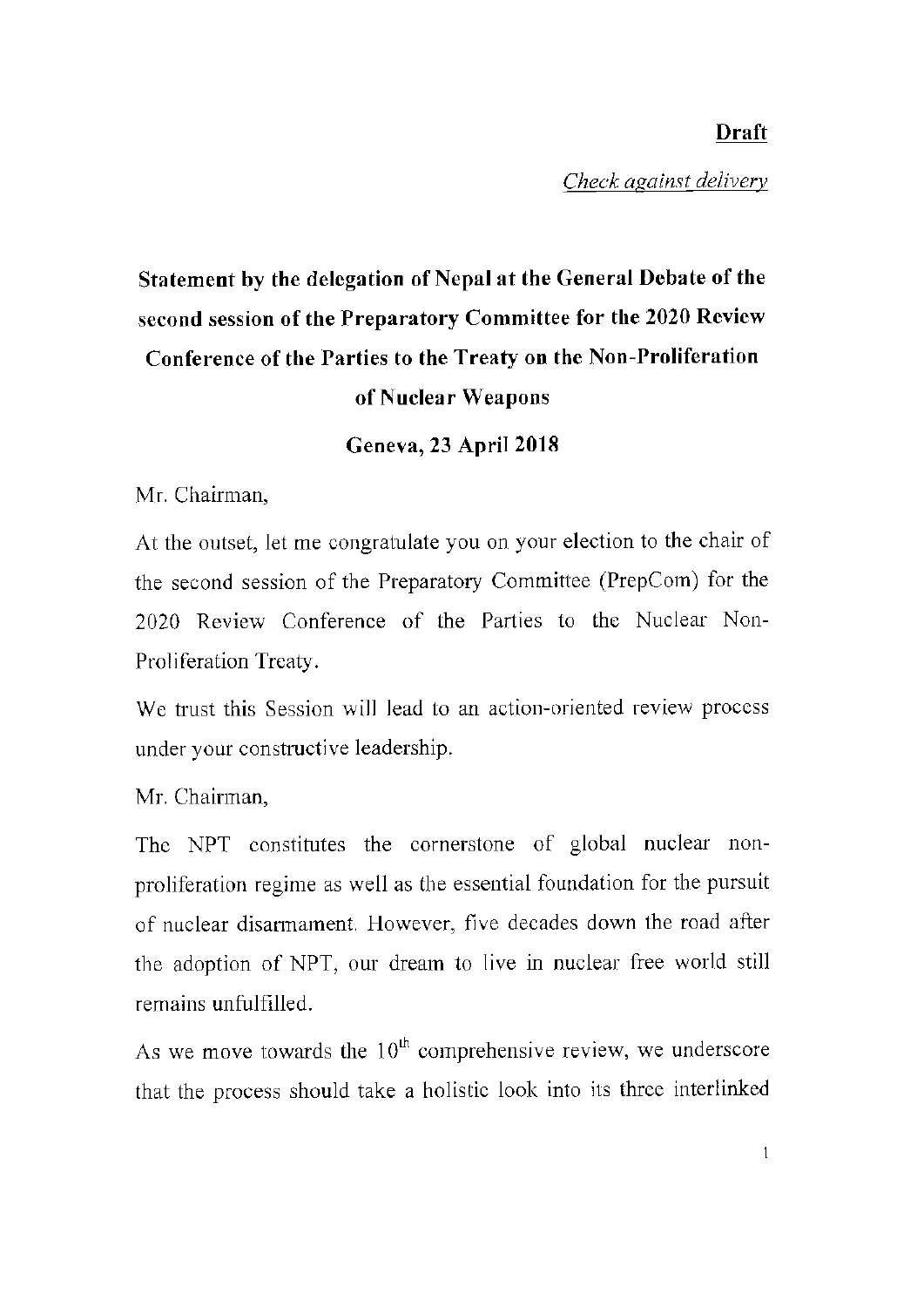and mutually reinforcing pillars: disarmament, non-proliferation and development of nuclear energy for peaceful purposes, and develop a robust regime that ensures full safety and security in the uses of nuclear technology to benefit mankind.

The consensus document containing an action plan that resulted from the 2010 NPT Review Conference regenerated hope and positive spirit for global disarmament and non-proliferation. We must build further on these positive developments.

We would like to underscore the importance and urgency of renewed political will and flexibility to be displayed by all States Parties to achieve a successful conclusion of the 2020 review process. We should look at the level of progress achieved at the first PrepCom **in**  2017 and redouble our efforts towards this end.

It is heartening that a legally binding instrument in the form of a Treaty on the Prohibition of Nuclear Weapons could be adopted **in**  July last year. It reaffirmed that any use of nuclear weapons would also be abhorrent to the principles of humanity and the dictates of public conscience.

Nepal believes that timely ratification of the Treaty on the Prohibition of Nuclear Weapons and its early coming into force would generate a momentum conducive towards total elimination of nuclear weapons. We also stand for an early conclusion of the Fissile Materials Cut-Off Treaty (FMCT).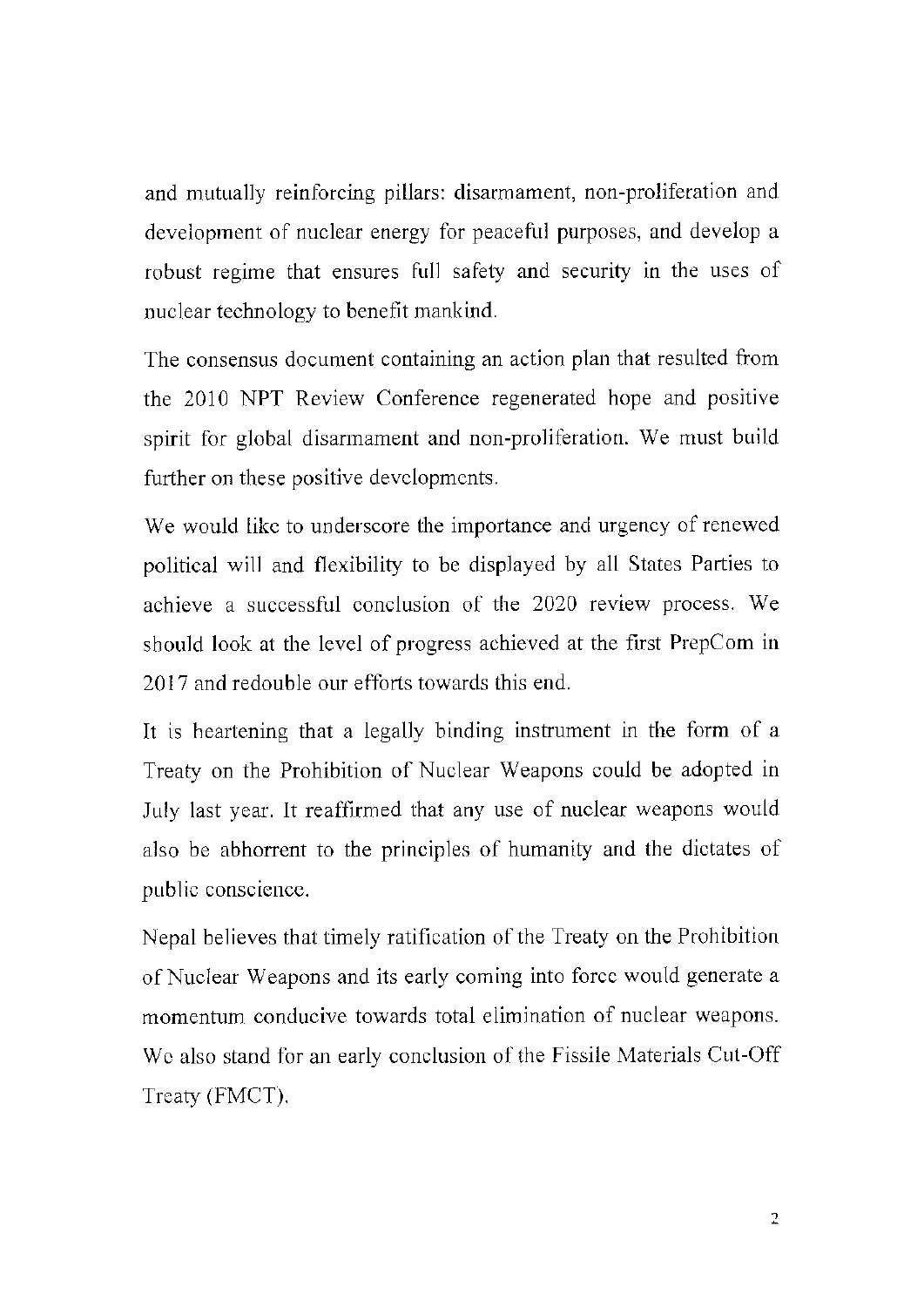Taking good instance of the signing of the landmark Treaty, there is a need to move forward with the same spirit and commitment during the upcoming review conference. We should be careful not to allow the failure of last review conference to cast a shadow upon our work.

We also believe that significant step towards fulfilling the longstanding commitment of the international community to eliminate the weapons of mass destruction begins with entry into force of the Comprehensive Nuclear Test Ban Treaty (CTBT).

Mr. Chairman,

As the host to the Regional Centre for Peace and Disarmament for the Asia-Pacific, Nepal believes that the establishment of nuclearweapon-free-zones could serve as building blocks towards complete disarmament at the global level.

Effective implementation of the 1995 Resolution on the Middle East would be a significant step towards promotion of peace and stability in the region and universal adherence to the NPT.

Nepal believes in and consistently advocates for general and complete disarmament of all weapons of mass destruction including chemical, biological, radiological and nuclear weapons in a time-bound manner.

Pending the total elimination of nuclear weapons, the provisions of the effective, universal, unconditional, non-discriminatory and irrevocable negative security assurances should be guaranteed by nuclear-weapon States to the non-nuclear-weapon States. Nepal strongly opposes the weaponization of outer space and reaffirms that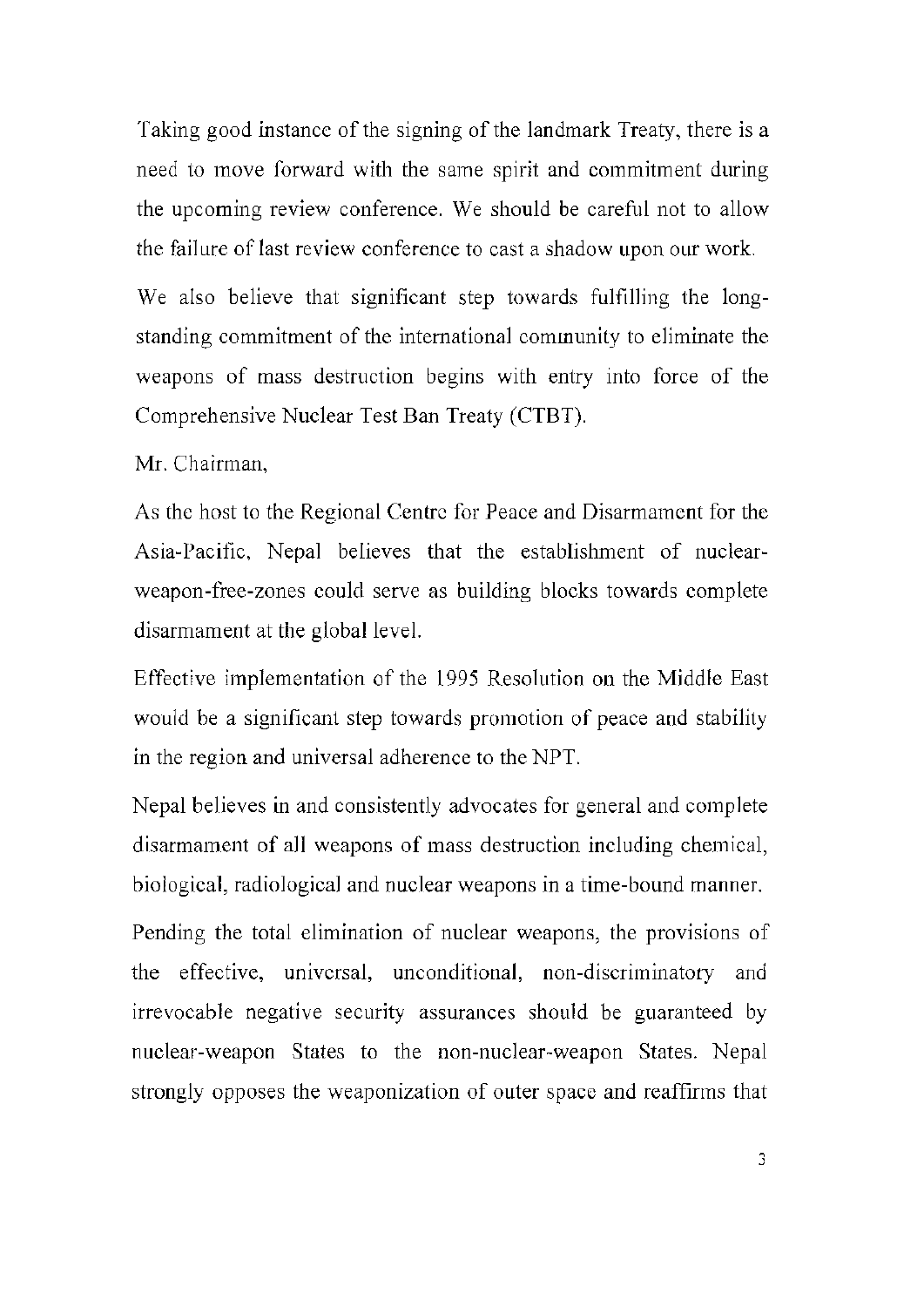outer space should be used for the betterment of the global community.

Article TV of the NPT provides all States with the inalienable right to develop research, production and use of nuclear energy for peaceful purposes without discrimination.

Nepal believes that peaceful use of nuclear technology with strict adherence to the JAEA safeguards and verification regimes benefits the entire humanity. In this respect, sharing of knowledge and cooperation with the developing countries on nuclear technology for scientific, humanitarian and development purposes must be enhanced to ensure equitable benefit for all.

We note with grave concern the increasingly extensive investment by countries on modernization of nuclear forces and development of more dangerous and devastating nuclear warheads.

We are concerned that the risk of a nuclear weapon explosion is significantly increasing with increased proliferation, the lowering of the technical threshold for nuclear weapons capability, and the danger of terrorist groups gaining access to nuclear weapons and related materials. We strongly call for putting an immediate stop to this trend.

Mr. Chairman,

Maintenance of international peace and security cannot be assured through thoughtless allocation of resources to armaments or modernization of nuclear weapons. Rather, we can assure security and prosperity for all by diverting the human and economic resources,

4